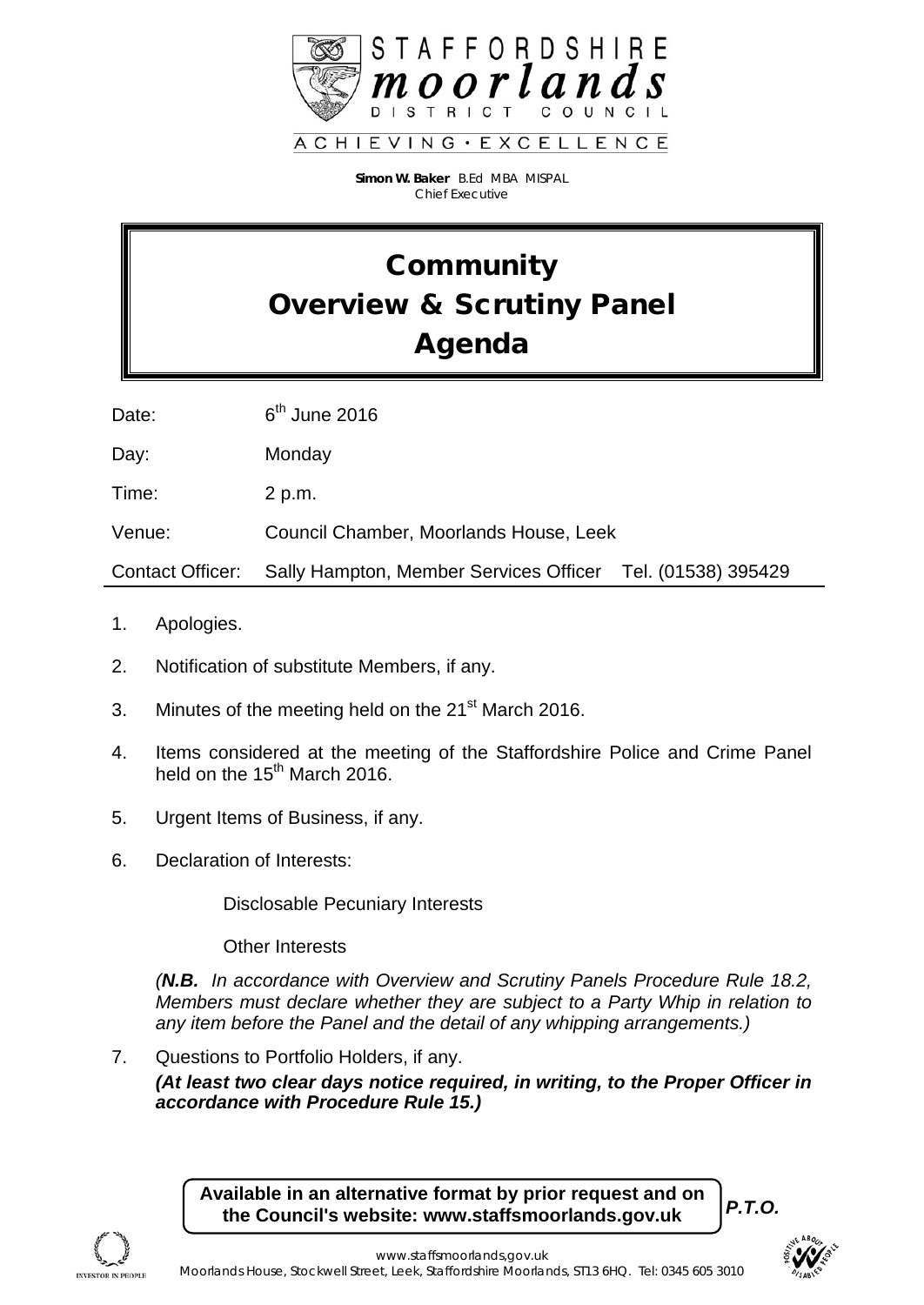### **Community Overview & Scrutiny Panel**

#### **6th June 2016**

## **A G E N D A (Continued)**

- 8. Fracking (How planning applications for fracking would be dealt with at County level and what the process would involve) – Ian Benson, Commissioner for the Sustainable County - Presentation *(2.10p.m)*
- 9. Bus Service *-* Overview and Service User Feedback Councillor Oliver McGuinness, Transport Co-ordinator, Biddulph Town Council. *(2.40p.m)*
- 10. Community/Bus Transport Service (Services available in the Moorlands and how they could be improved) – Jeff Tucker, Connectivity Operations Manager and/or other Staffordshire County Council Representative. *(3p.m)*
- 11. Work Programme 2016/17. *(3.30p.m)*

Any additional items to be added to the Work Programme:-

- i) Chairman's items;
- ii) Members items;
- iii) Forward Plan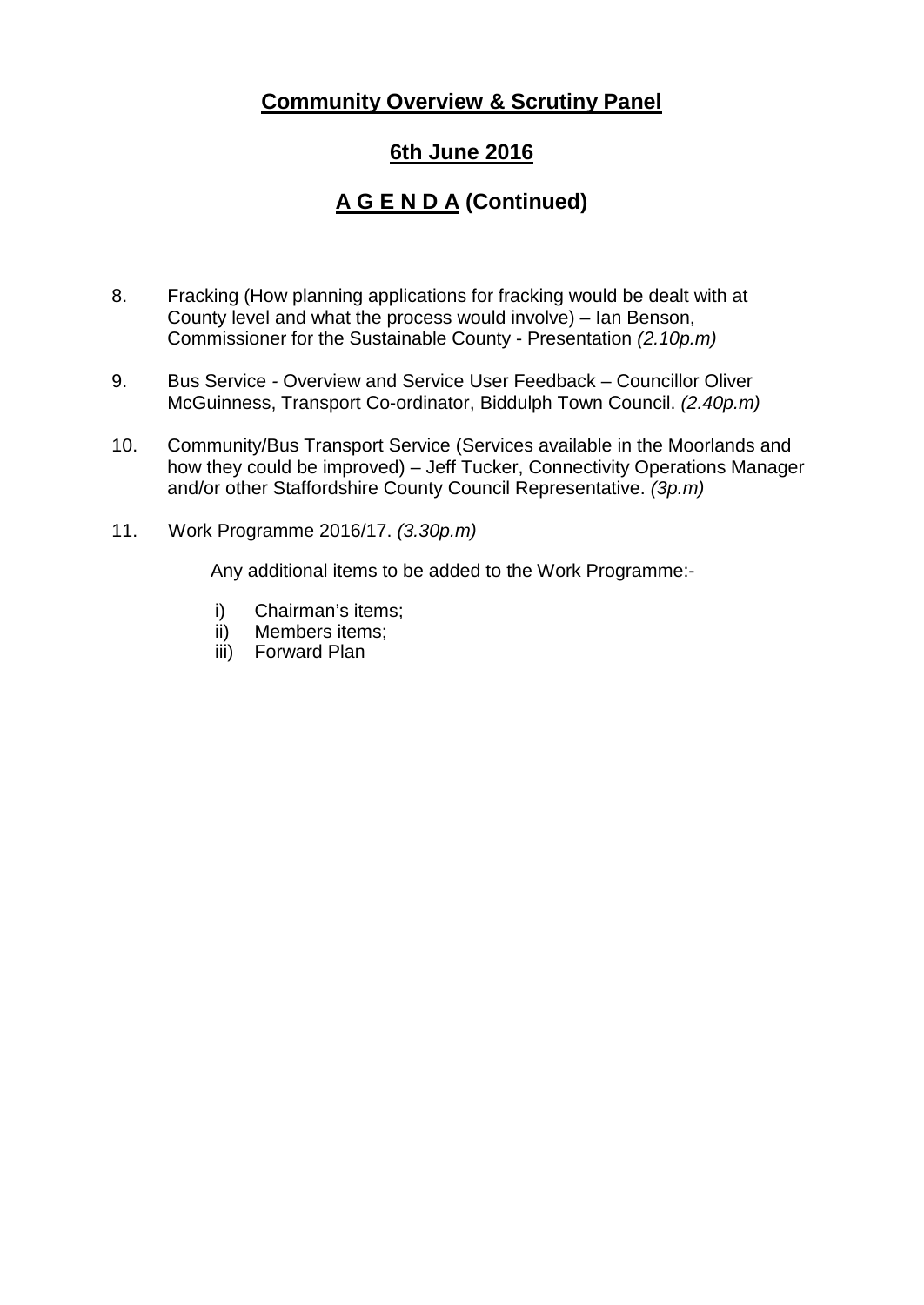## **Community Overview & Scrutiny Panel**

## **6th June 2016**

# **A G E N D A (Continued)**

| <b>Overview &amp; Scrutiny Panel</b>                                                                                                                                                                                          | <b>Scope</b>                                                                                                                                                                                                                                                                                                                                                                                                                         |
|-------------------------------------------------------------------------------------------------------------------------------------------------------------------------------------------------------------------------------|--------------------------------------------------------------------------------------------------------------------------------------------------------------------------------------------------------------------------------------------------------------------------------------------------------------------------------------------------------------------------------------------------------------------------------------|
| <b>Resources</b><br>Membership: Cllrs; Alcock,<br>Banks, Davies, Fallows, Gledhill,<br>Grocott, Harrison, Hawkins,<br>Hughes, K. Jackson, Lea,<br>Pearce, Plant, Scalise, Shaw,<br>A. Wilkinson and P. Wilkinson.             | Budget and policy framework, service<br>improvement and performance monitoring;<br>resource allocation; accessibility of<br>services; co-ordination of scrutiny work<br>programme; Strategic Alliance and<br>efficiencies; overview and scrutiny of all<br>functional responsibilities of the portfolios<br>covering finance and resources, customer<br>services and performance management.                                         |
| <b>Service Delivery</b><br>Membership: Cllrs; Bull, Done,<br>Ellis, Emery, Flunder, Hart,<br>Herdman, Lockett, M.A. Lovatt,<br>Lucas, McNicol, Ogden,<br>Podmore, Redfern, Roberts,<br>Sheldon, Ward, C. Wood and P.<br>Wood. | The delivery of council services including<br>environment, planning (including<br>development and property); housing and<br>regeneration; culture (arts, leisure, sport,<br>parks, countryside, tourism); overview and<br>scrutiny of the portfolio(s) covering<br>regeneration, environment, culture, leisure<br>and planning, development and property.                                                                            |
| <b>Health</b><br>Membership: Cllrs; Alcock,<br>Atkins, Done, Fallows, Herdman,<br>Hughes, Jones, Lea, Lockett,<br>Malyon, McNicol, Ogden,<br>Pearce, Plant, Redfern, Riley,<br>Sheldon, Walley and P.Wood.                    | Scrutiny of health service provision in the<br>Staffordshire Moorlands (as defined in the<br>Code of Joint Working with Staffordshire<br>County Council) contributing to the work of<br>the Healthy Staffordshire Select<br>Committee, which has overall responsibility<br>for health scrutiny.                                                                                                                                      |
| <b>Community</b><br>Atkins, Banks, Bull, Ellis,<br>Fallows, Grocott, Hart, Hughes,<br>K. Jackson, P. Jackson, Lea,<br>M.M. Lovatt, Malyon, McNicol,<br>Pearce, Redfern, Riley, Shaw,<br>and P. Wood                           | Democratic and community engagement,<br>equalities and diversity, sustainability &<br>climate change, community safety, the<br>Council's Community Leadership Scheme,<br>locality working, the councillor call for<br>action, the Local Strategic Partnership<br>(LSP) and other partnerships. The<br>commissioning/delivery of services by<br>Staffordshire County Council, parish/town<br>councils and the voluntary/third sector. |